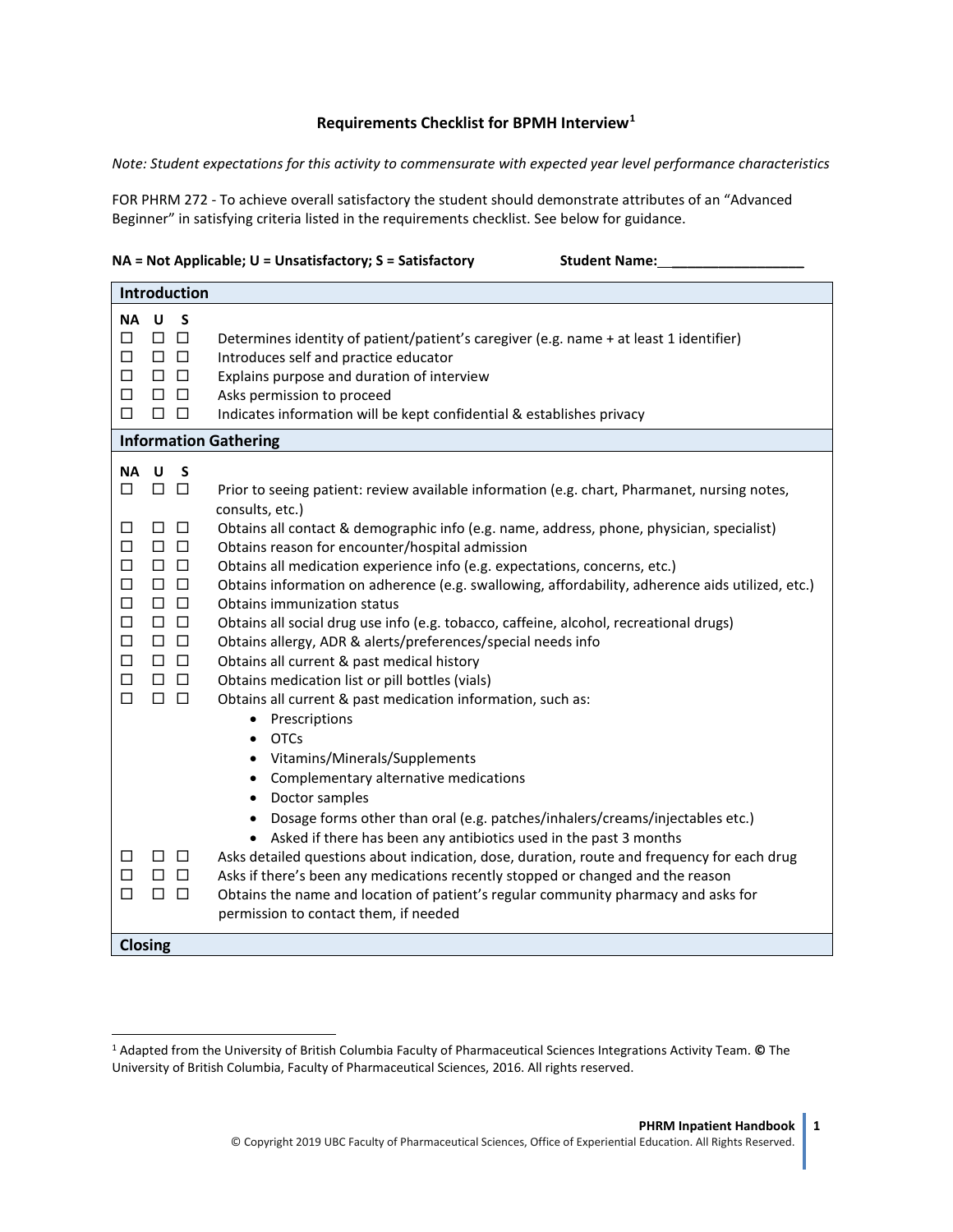| <b>NA</b><br>U<br>S<br>Ш<br>П<br>$\Box$<br>$\Box$<br>П<br>П                                                                                                  | Briefly summarizes/clarifies information obtained<br>Offers to answer questions<br>Says "Thank you", "Goodbye" (or similar closing)                                                                                                                                                                                                                                                                                                                                                                                                                                                                                |  |  |
|--------------------------------------------------------------------------------------------------------------------------------------------------------------|--------------------------------------------------------------------------------------------------------------------------------------------------------------------------------------------------------------------------------------------------------------------------------------------------------------------------------------------------------------------------------------------------------------------------------------------------------------------------------------------------------------------------------------------------------------------------------------------------------------------|--|--|
|                                                                                                                                                              | <b>Communication Skills</b>                                                                                                                                                                                                                                                                                                                                                                                                                                                                                                                                                                                        |  |  |
| <b>NA</b><br>U<br>S<br>Ш<br>$\Box$<br>□<br>□<br>□<br>□<br>П<br>П<br>$\perp$<br>$\perp$<br>П<br>$\Box$<br>П<br>$\Box$<br>□<br>$\Box$<br>П<br>$\Box$<br>$\Box$ | Sounds professional, assertive, respectful<br>Well organized, speaks clearly, confidently<br>Shows genuine interest, engaged not distracted<br>Uses appropriate questioning (open-ended, one question at a time, no interrupting)<br>Asks personal questions sensitively; uses preamble or lead-in statements<br>Uses appropriate language, correct terms/pronunciation, no misinformation<br>Information provided is accurate (e.g. no misinformation given to the patient)<br>Listens, responds with appropriate empathy<br>Non-verbal communication appropriate (posture, eye contact, body language, gestures) |  |  |
| <b>Comments</b>                                                                                                                                              |                                                                                                                                                                                                                                                                                                                                                                                                                                                                                                                                                                                                                    |  |  |
|                                                                                                                                                              |                                                                                                                                                                                                                                                                                                                                                                                                                                                                                                                                                                                                                    |  |  |
| <b>Overall Assessment</b>                                                                                                                                    |                                                                                                                                                                                                                                                                                                                                                                                                                                                                                                                                                                                                                    |  |  |
|                                                                                                                                                              | $\Box$ Unsatisfactory<br>Satisfactory                                                                                                                                                                                                                                                                                                                                                                                                                                                                                                                                                                              |  |  |

**Practice Educator Initials/Signature: \_\_\_\_\_ Date: \_\_\_\_\_**

**2**